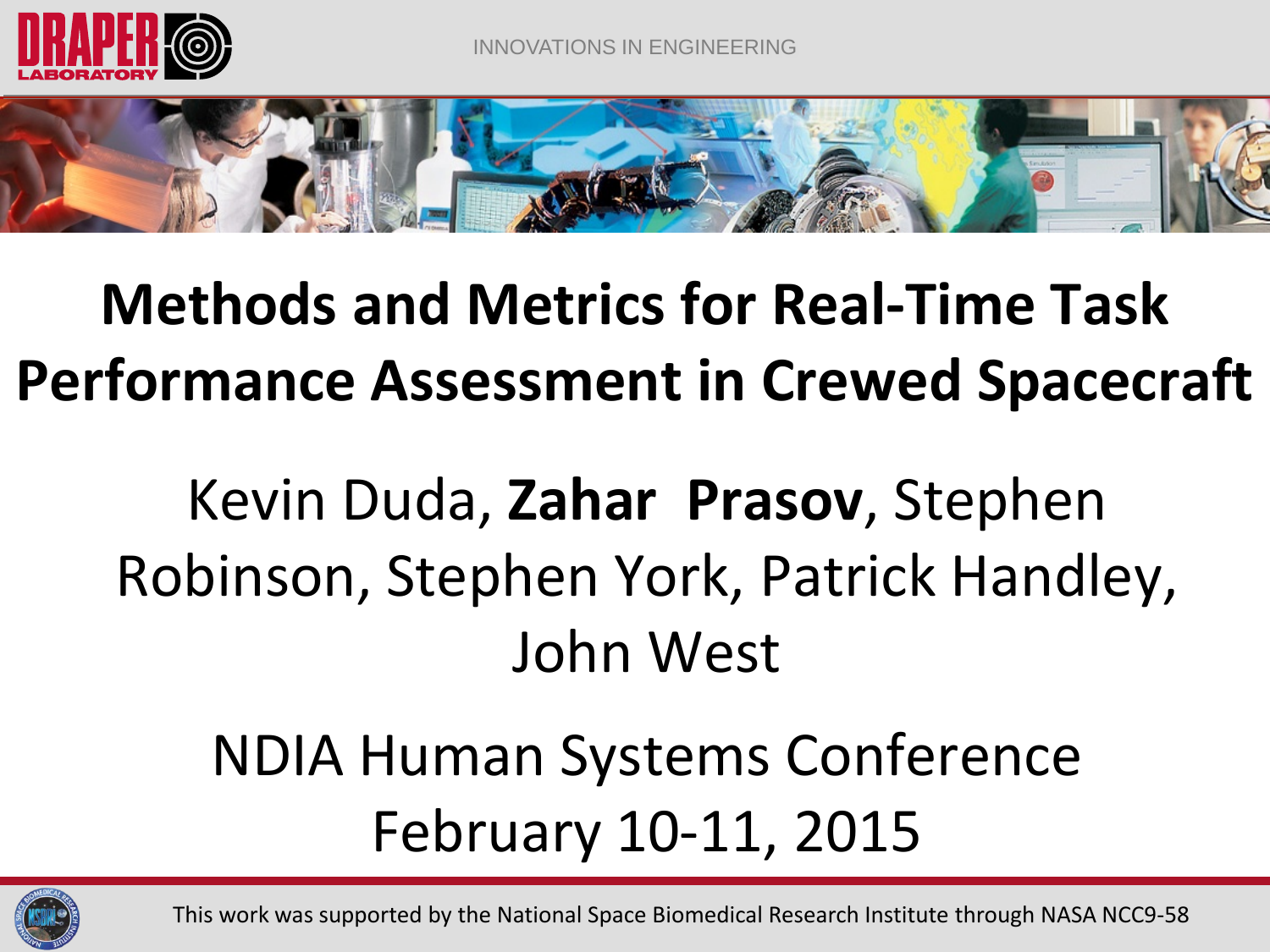#### **Overview**

- **Task:** Control of a complex vehicle.
- **Scenario:** Shared control between operator(s) and control software.



- **Objective**: Ability for an operator to maintain level of Workload and Situational Awareness without sacrificing system performance.
	- particularly during changes in LOA

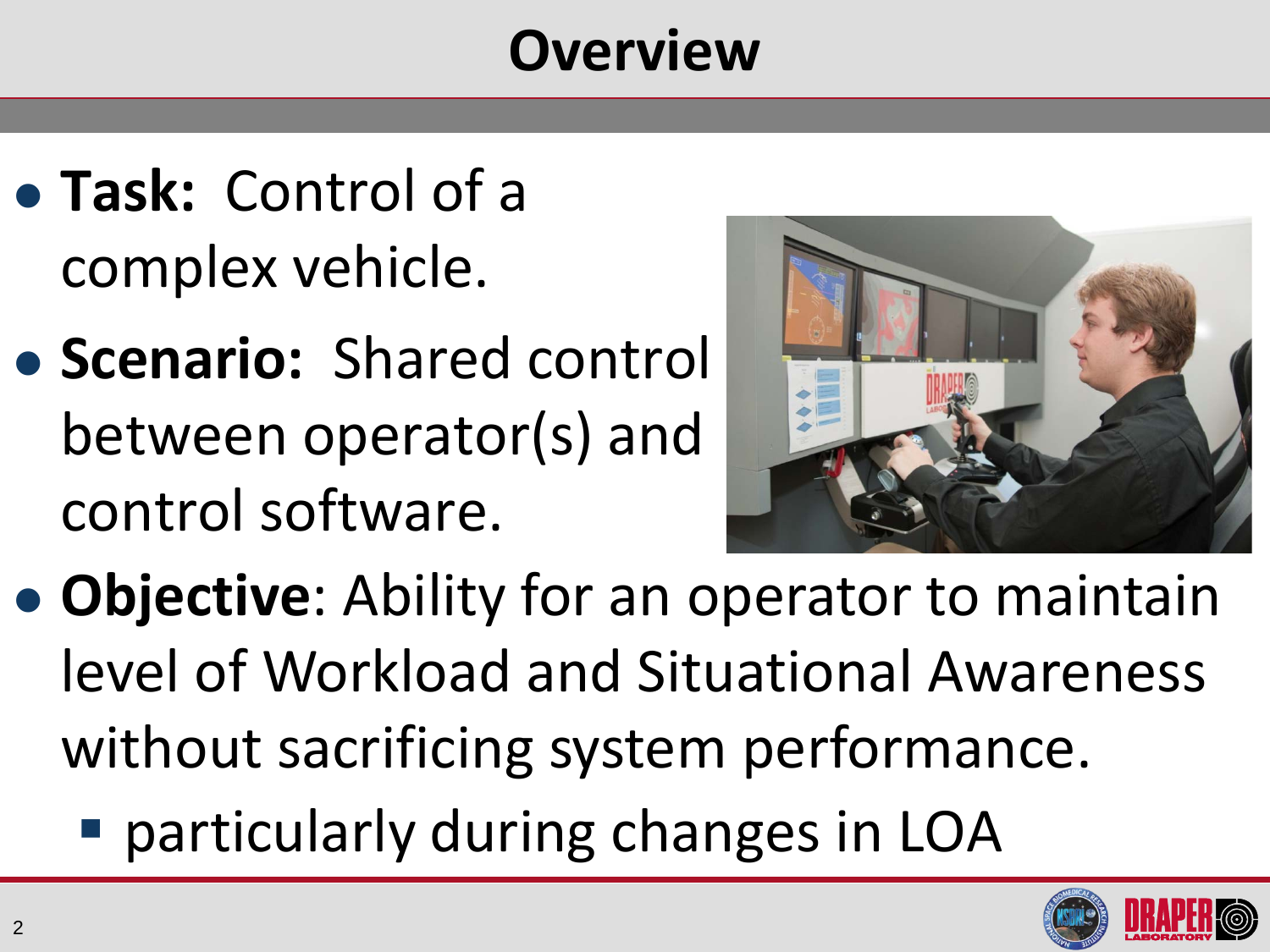## **Why Real-Time Performance Metrics?**

- **HSI Metrics:** Comprehensive assessment of "human + system" state and task performance.
- **Real-time Evaluation:** 
	- **Provides context for interpreting** operator actions
	- **Include human-system performance as a** feedback parameter
	- Contributes to future system design

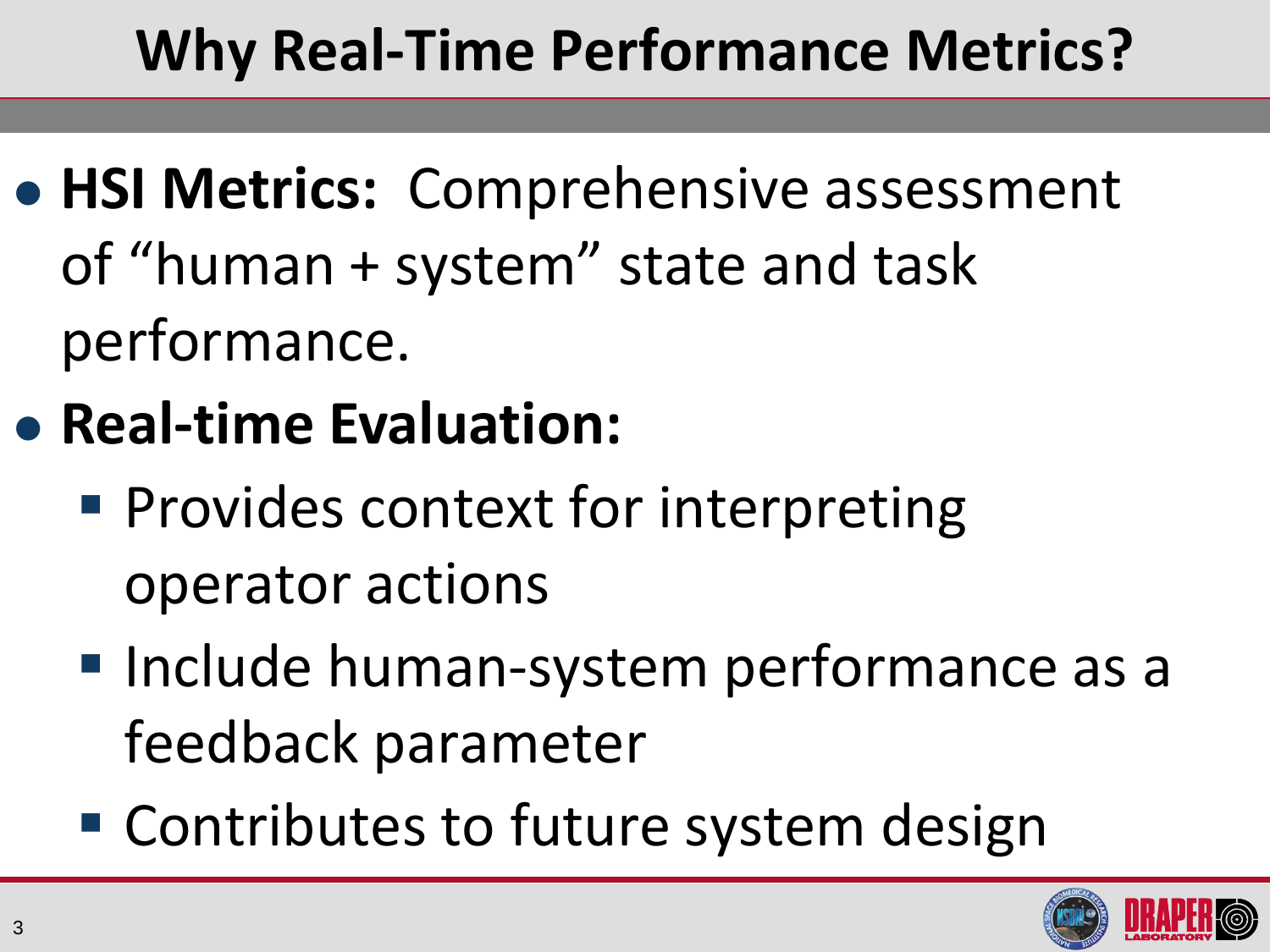### **What Constitutes Desirable HSI Metrics?**



**Mental Workload | Situational Awareness** 

- **Objective**
- **Unobtrusive**
- **Operationally valid**
- **Reported in a manner that allows the operator to make real-time adjustments to improve performance**

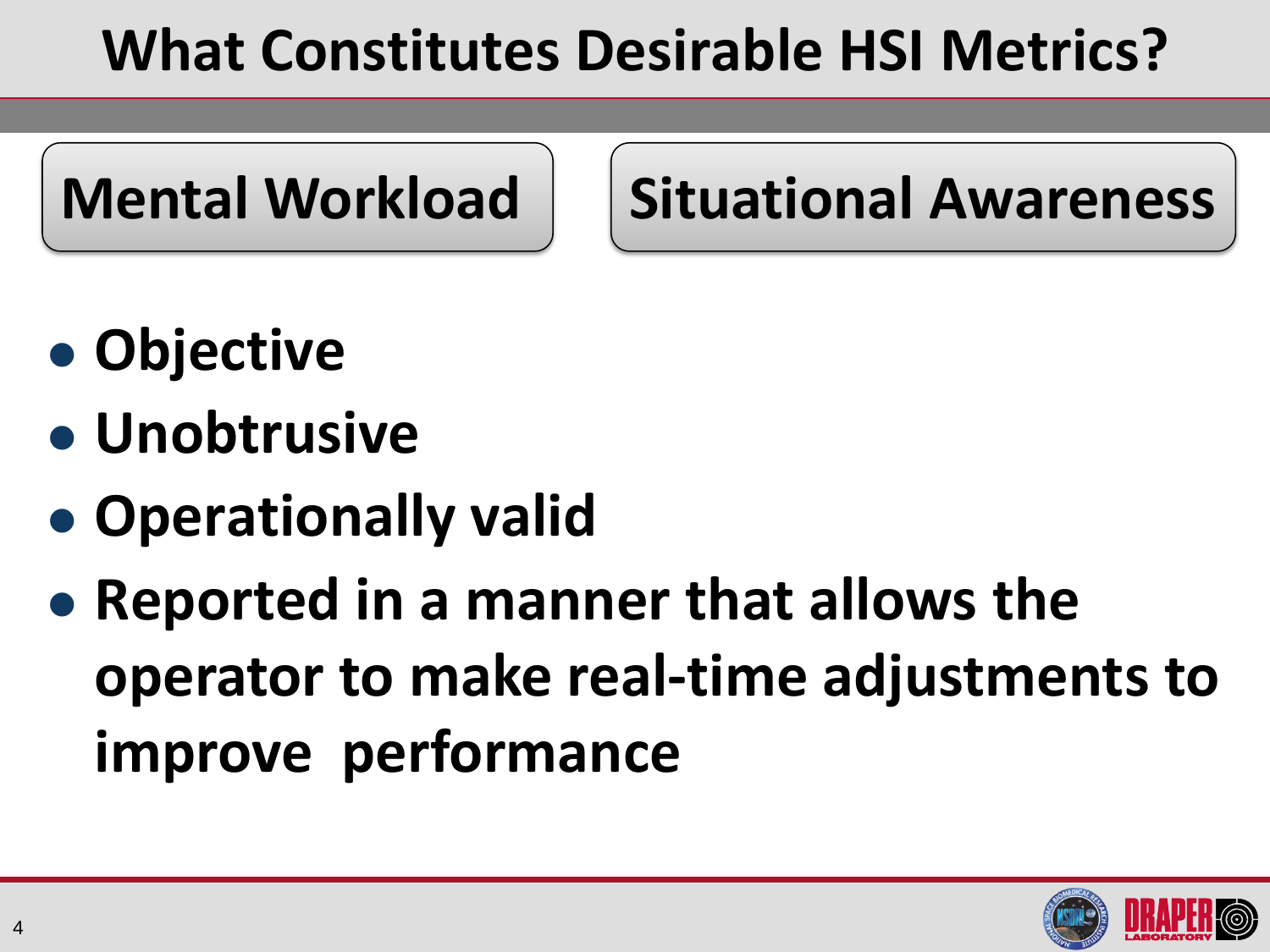### **Simulation Platform**

## **Operationally Relevant Tasks**

- Piloted lunar landing
- Orion rendezvous and docking with the ISS
- Simplified Aid for EVA Rescue (SAFER)

# **Re-configurable Workstation**



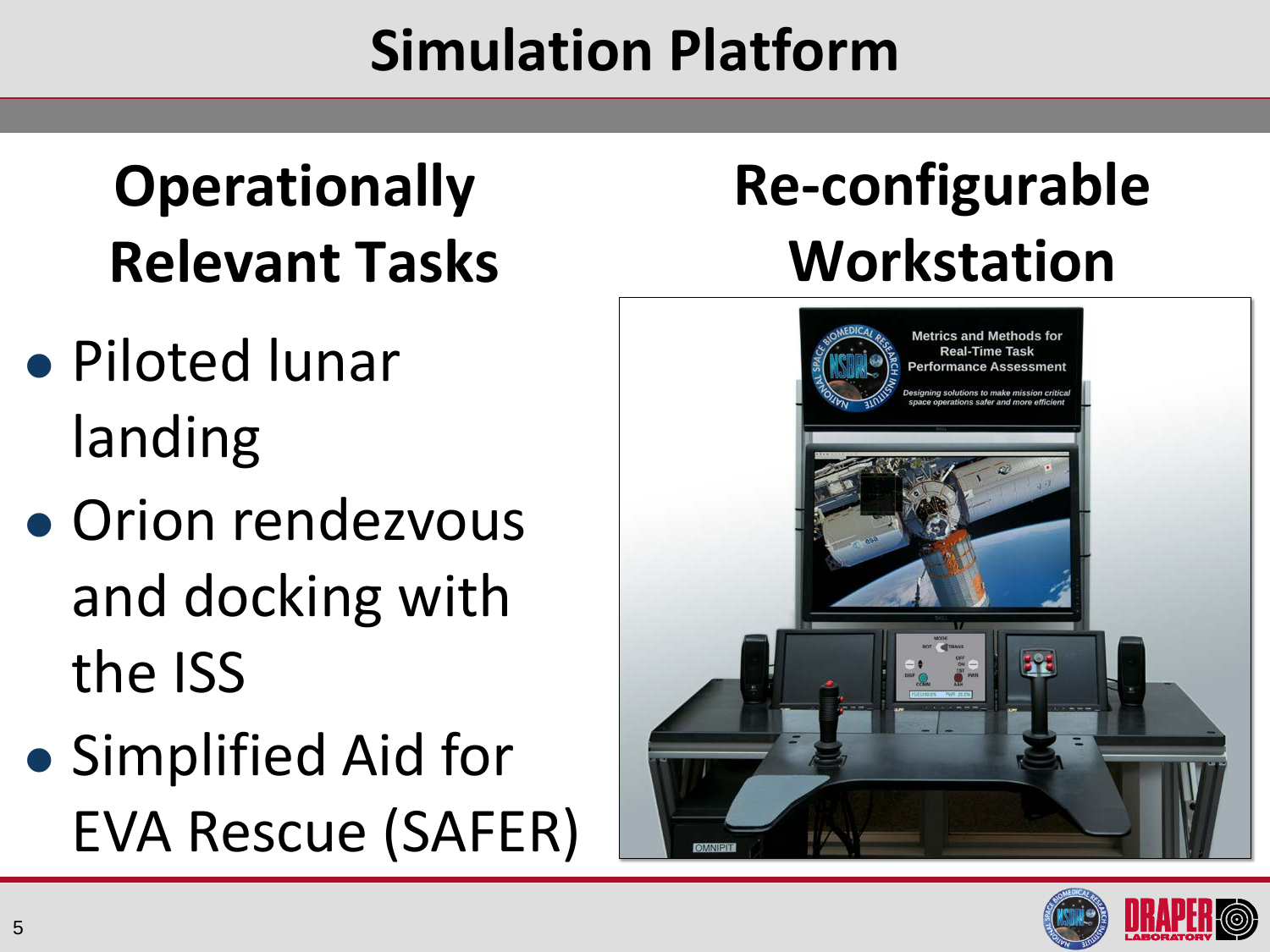### **Real-time Metrics Engine**

- **Flight Performance:**  analysis of vehicle state
- **Workload:** response time to secondary task
- **SA:** comparison of actual vehicle state with verbal "callouts"

# **System Architecture**



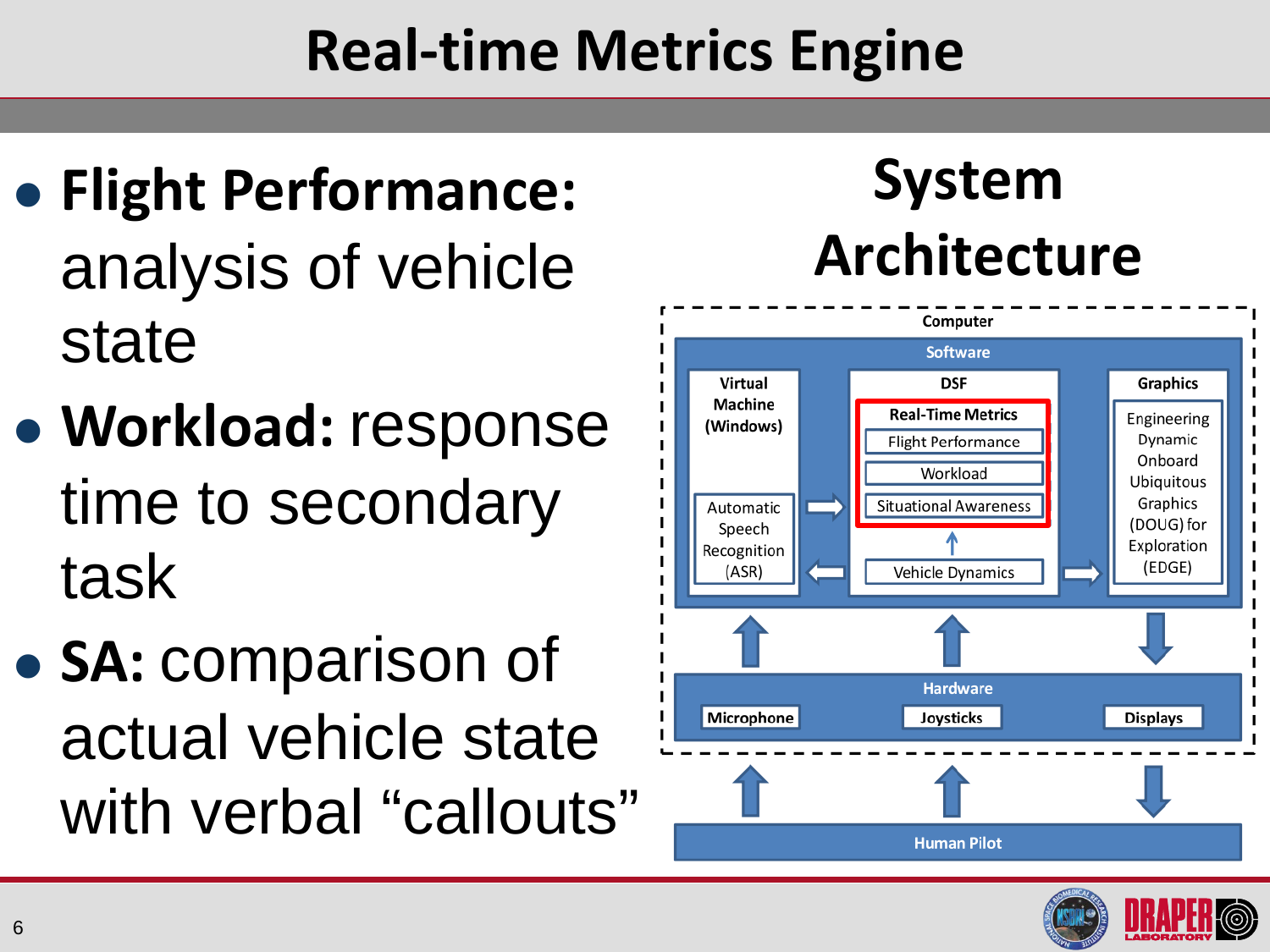#### **Real-time Flight Performance Visualization**



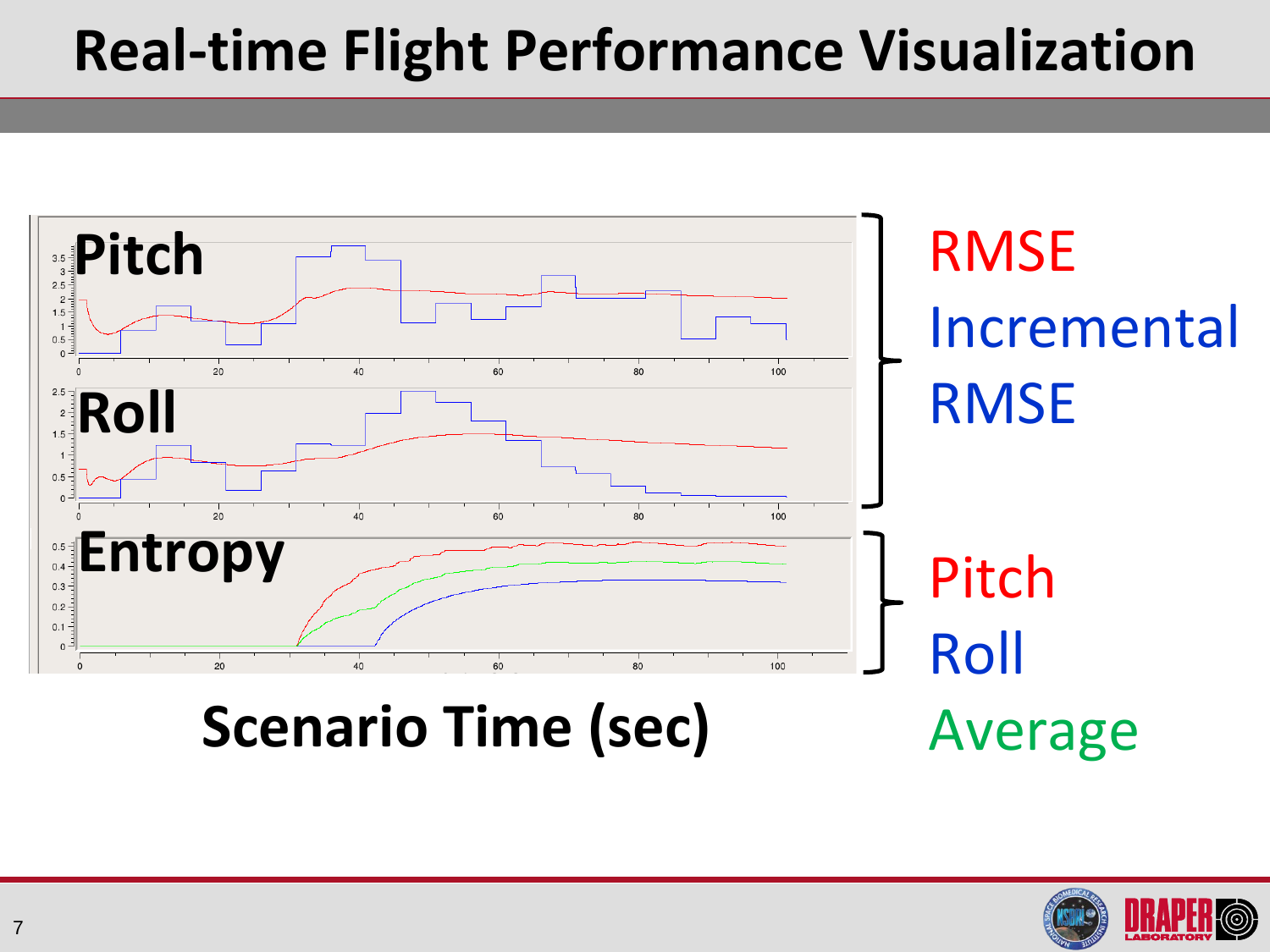### **Mental Workload**





- Communication acknowledgement task, proxy for operational task– has operational validity\*
- Illuminated every 4-6 seconds
- Acknowledged by operator by pressing the Blue or Green button on the joystick
- Record and analyze response time

\*Hainley, C.J., Duda, K.R., et. Al (2013) *AIAA Journal of Spacecraft and Rockets*

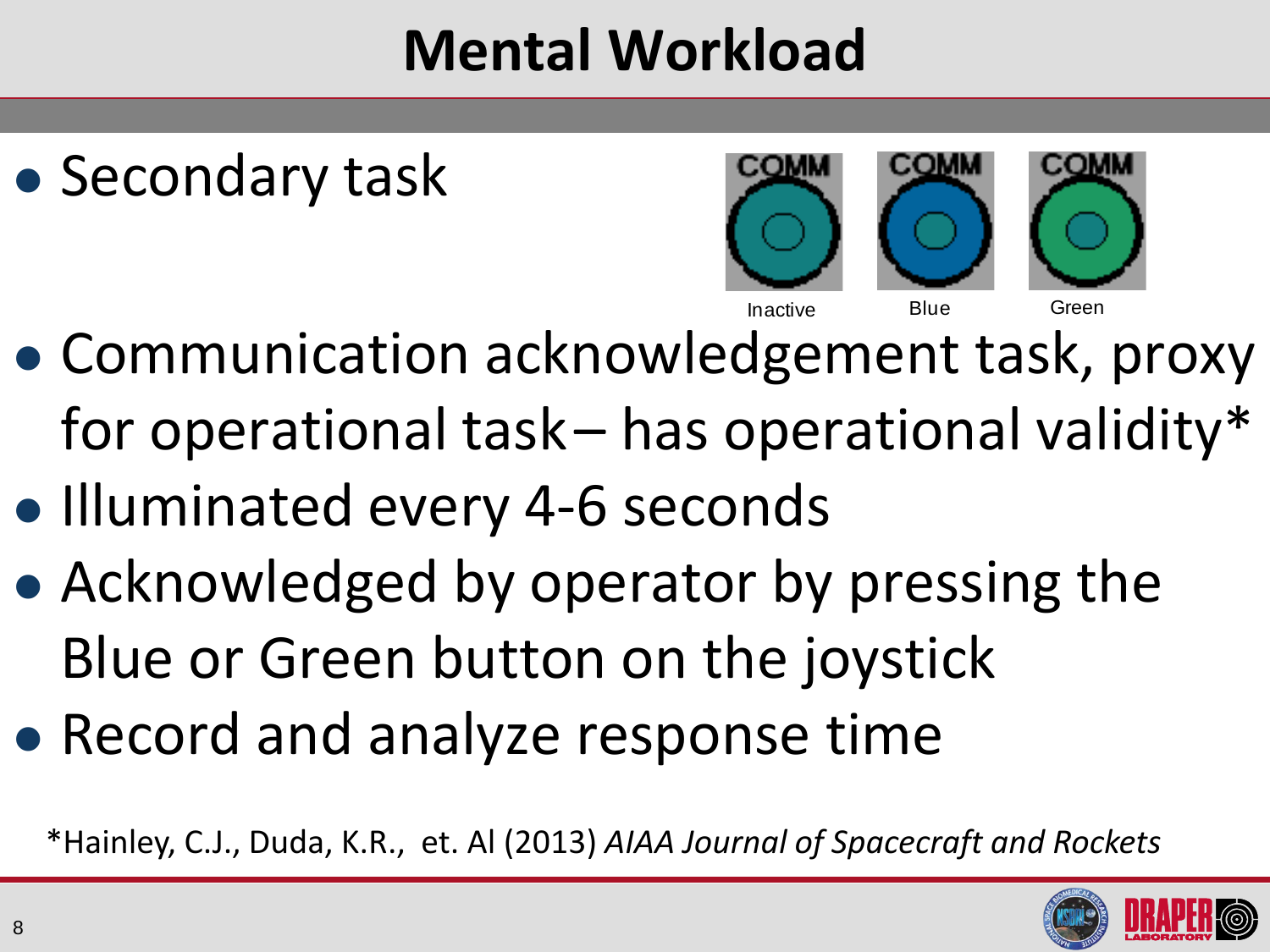### **Real-time Mental Workload Visualization**

### **Reaction Time (sec)**



#### **Scenario Time (sec)**

- **Blue Reaction Time (sec)**
- Green Reaction Time (sec)
- Threshold Reaction Time (sec)

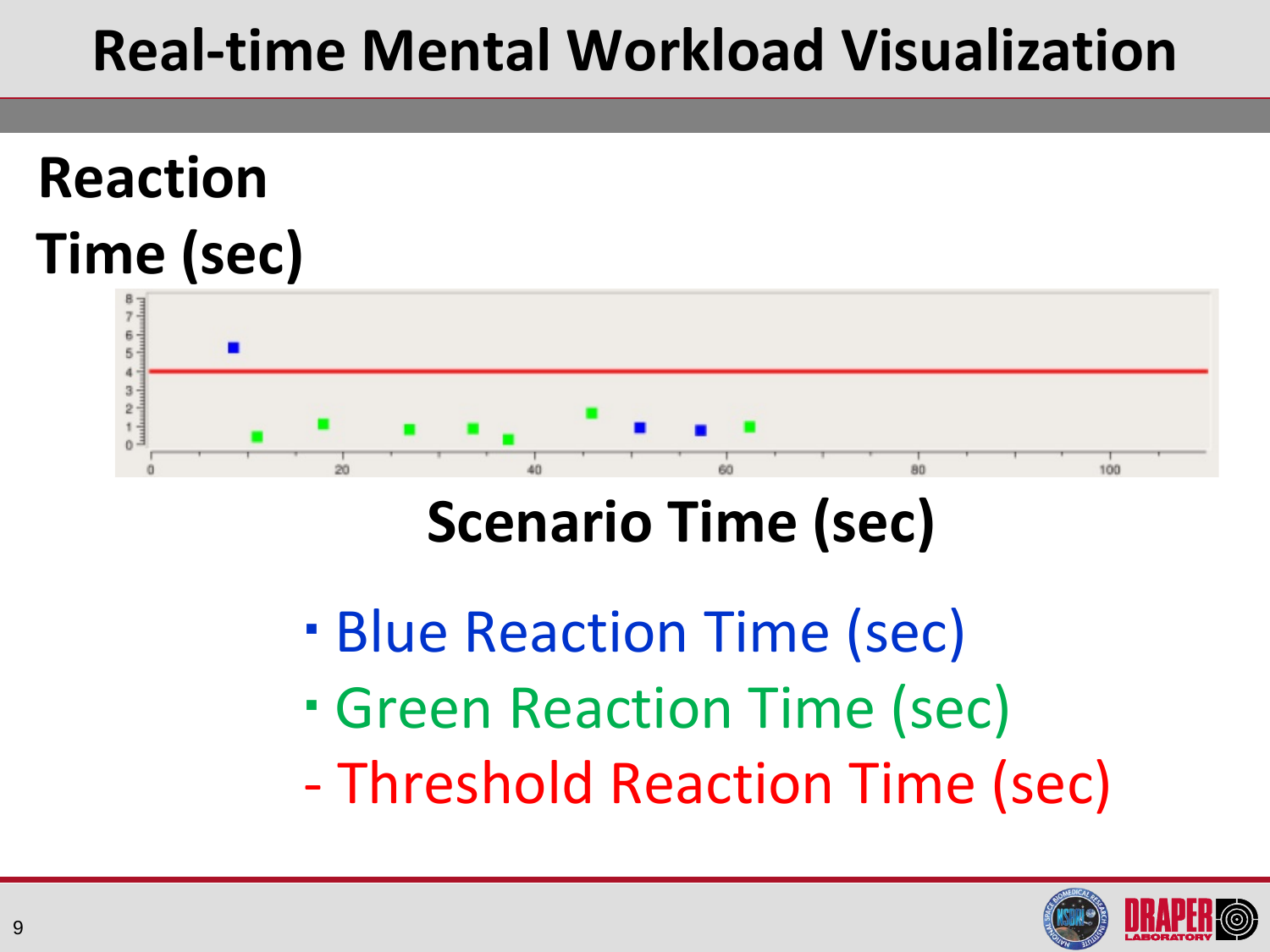#### **Situational Awareness**

- Verbal callouts of perceived vehicle state fuel, altitude, proximity to a hazard)
- Sample callout: "5 percent fuel"
- Speech processed by time-synchronized automatic speech recognition (ASR)
- SA calculated by comparing actual vehicle state with verbal callout
- Callout must be made within **x** seconds of actual state to be considered correct

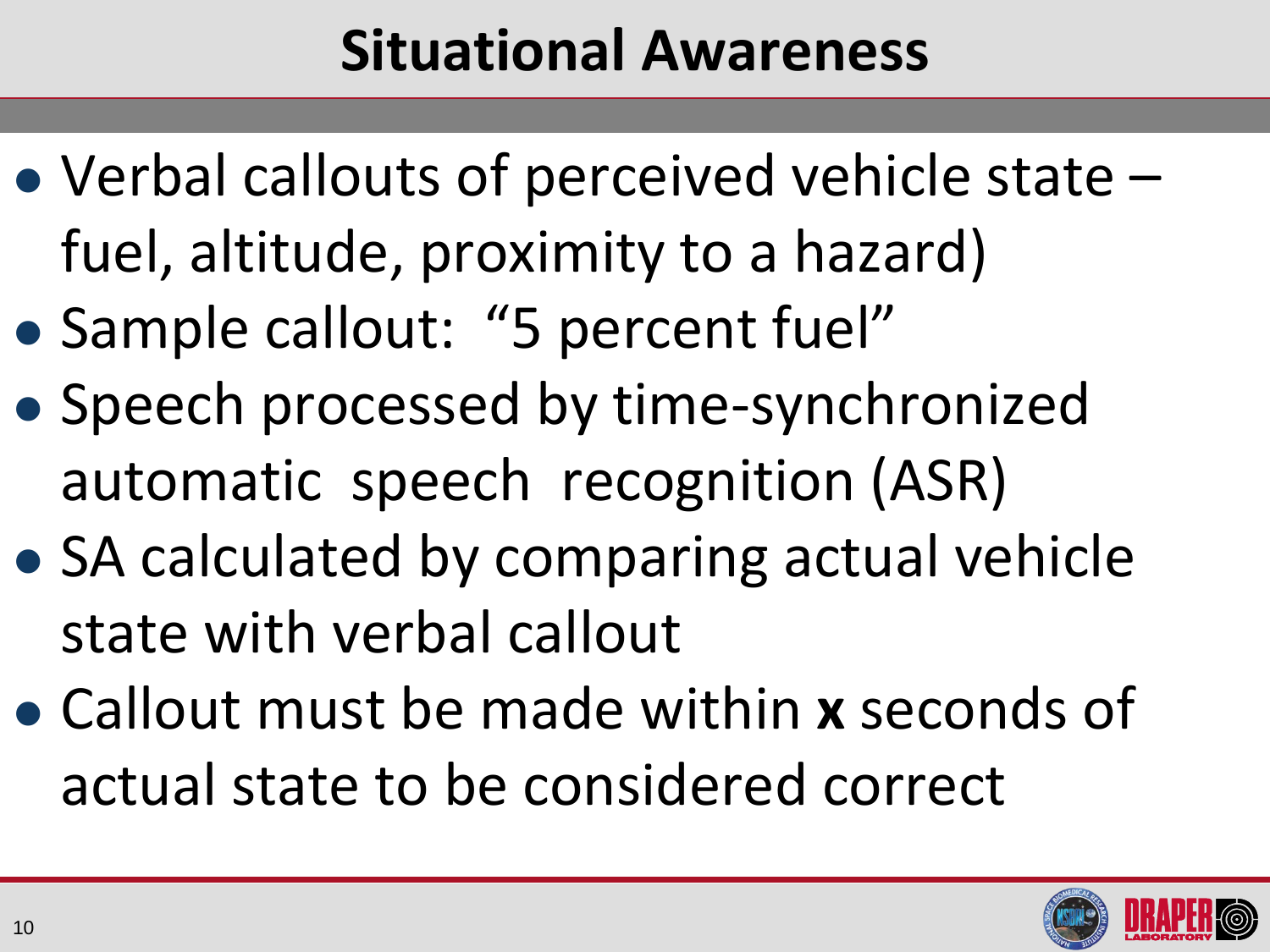#### **Real-time Situational Awareness Visualization**

# **Callout Count**



### **Scenario Time (sec)**

- Required Callouts
- Correctly Made Callouts

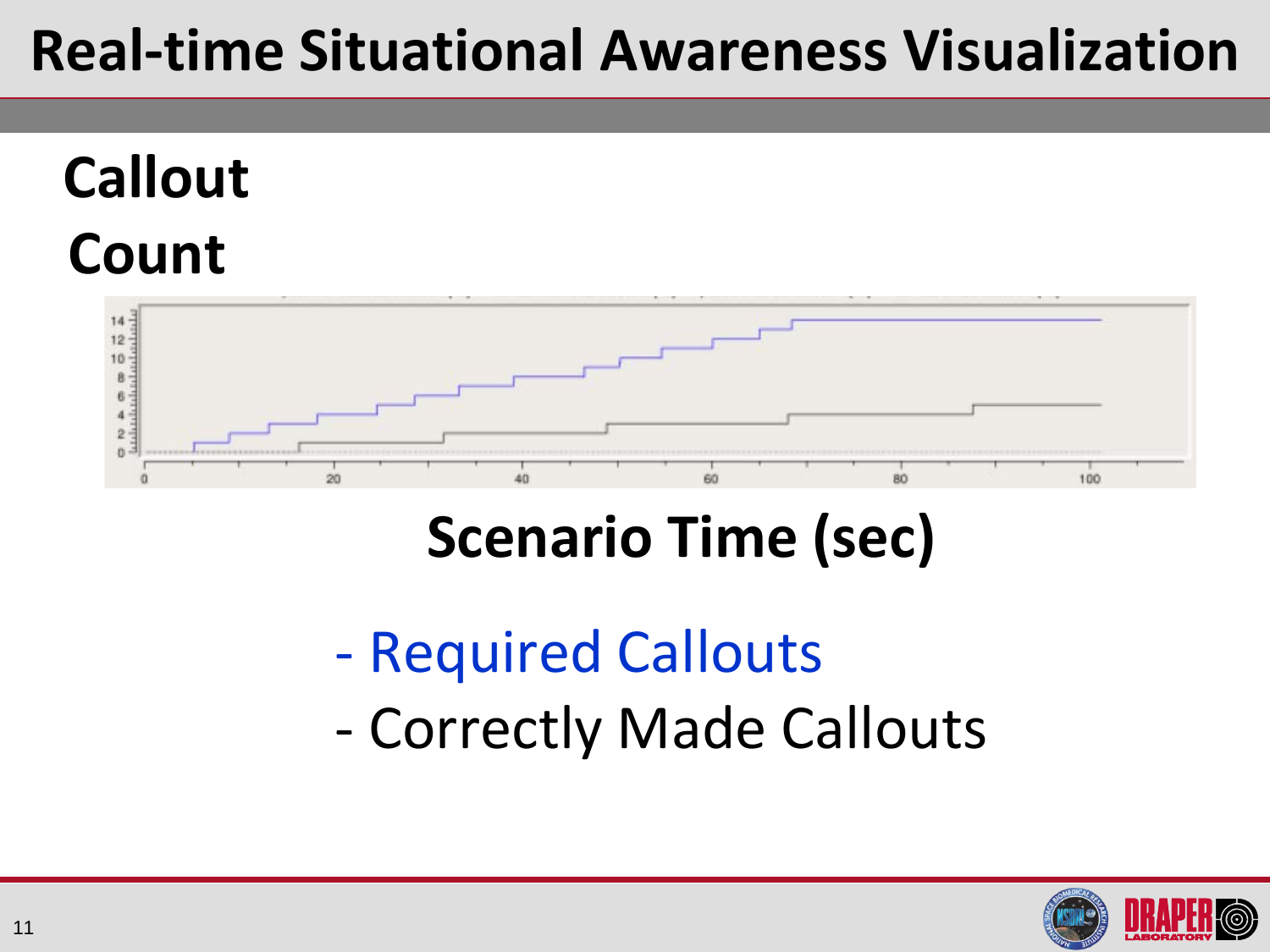## **Future Applications**

- Piloted Aircraft
- **Supervisory Control**
- **Remotely Operated** Robotics **TGO** 0:53
- Real-time Analysis Tools





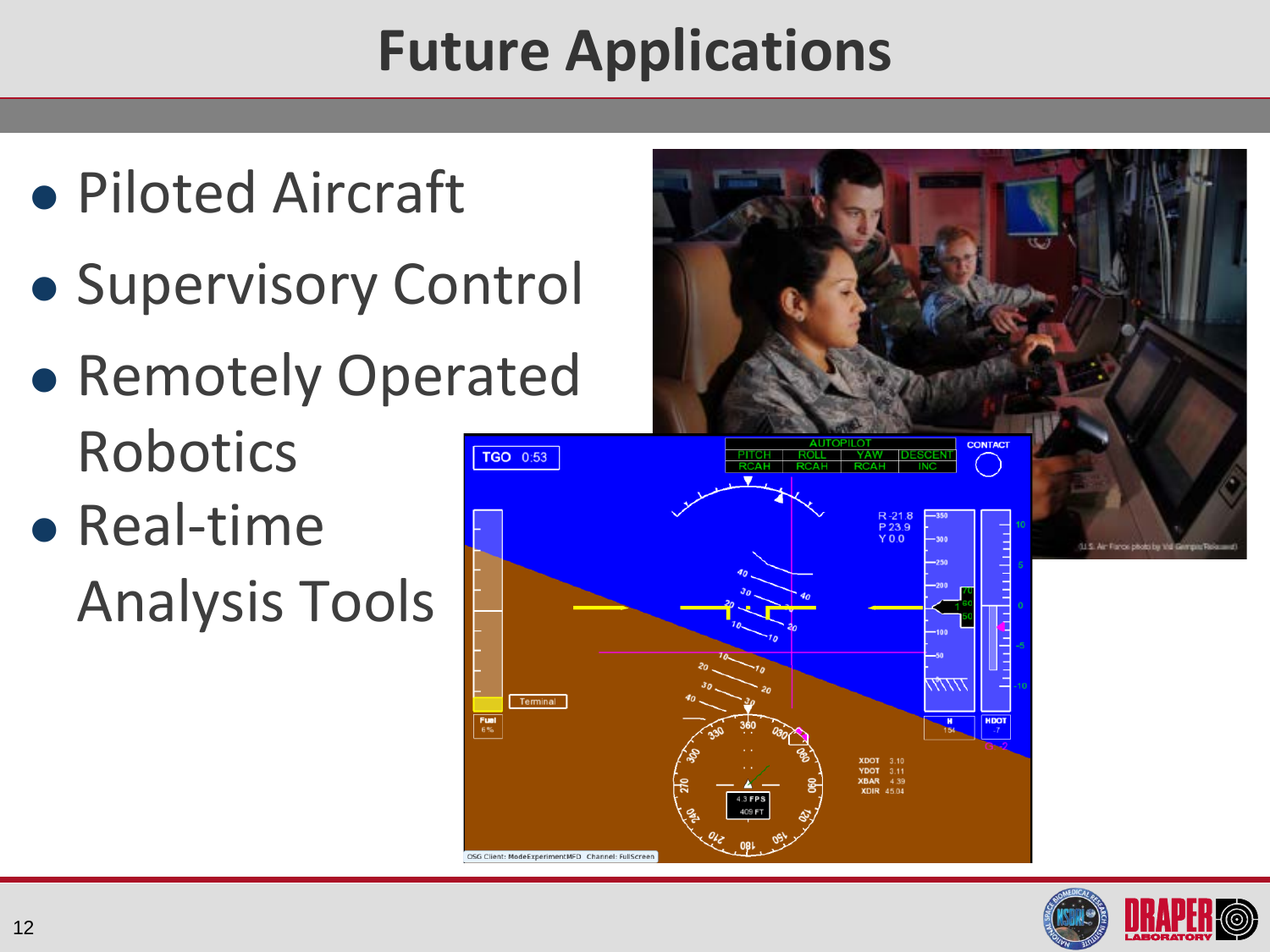## **List of Acronyms**

- **ASR:** Automatic Speech Recognition
- **EVA:** Extravehicular Activity
- **ISS:** International Space Station
- **LOA:** Level of Automation
- **RMSE:** Root Mean Square Error
- **SA:** Situational Awareness
- **SAFER:** Simplified Aid for Extravehicular Activity (EVA) Rescue